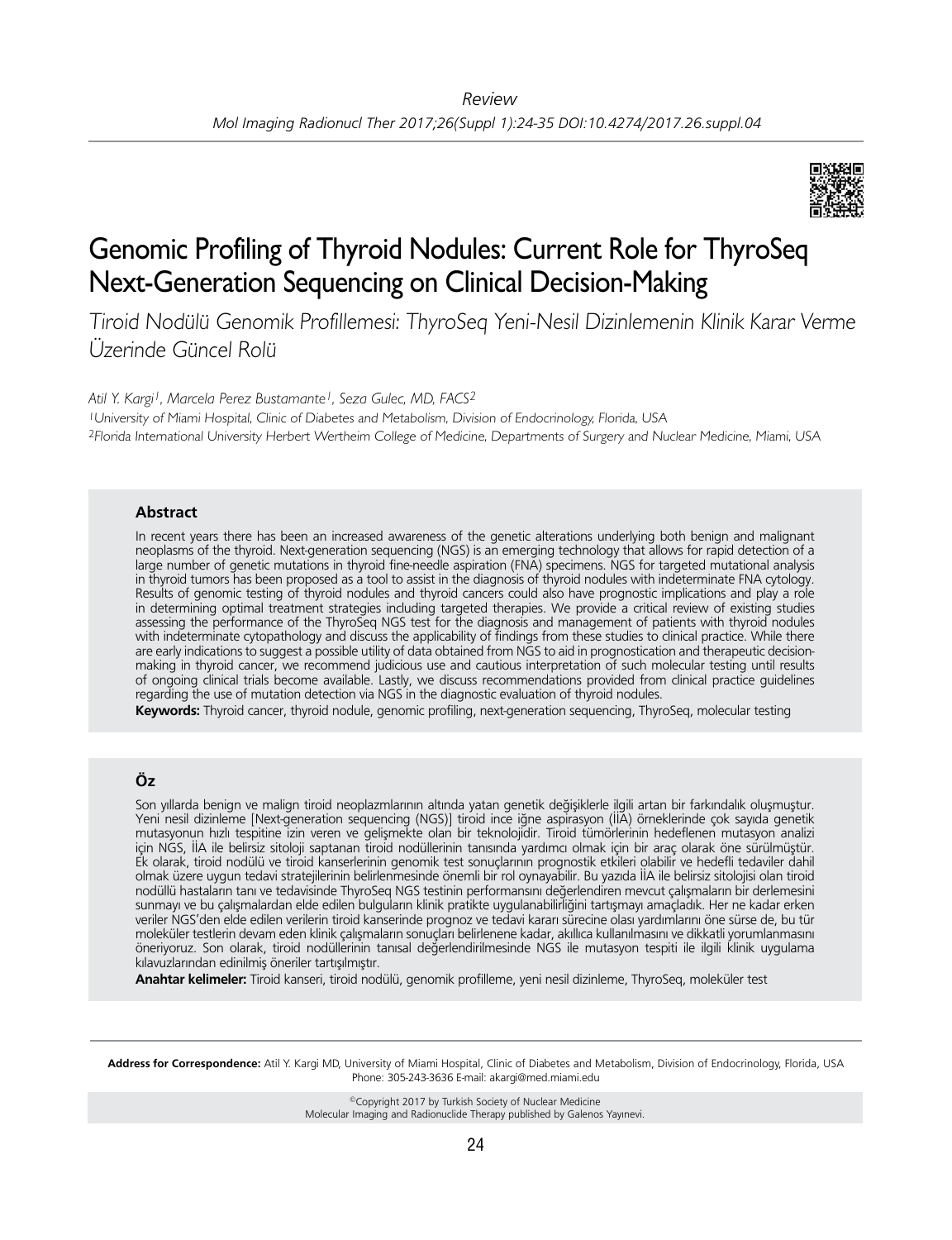### **Introduction**

Thyroid nodules are common in the general population with higher prevalence in women and in older persons. When ultrasound is performed at random in the general population 19-68% of individuals are found to harbor one or more thyroid nodules (1). While the majority of these nodules are not clinically significant 7-15% are malignant (2). Paralleling the increased use of imaging techniques and of thyroid fine-needle aspiration (FNA) there has been dramatic increase worldwide in both the incidence of thyroid nodule diagnosis and that of thyroid cancer over the past 20-30 years (3,4).

Several clinical practice guidelines have set forth strategies to manage patients who are discovered to have thyroid nodules, yet a great deal of controversy still exists as to the optimal approach to diagnosis and treatment (5,6). The widespread use of high-resolution ultrasonography of the neck as well as thyroid FNA has significantly enhanced our ability to diagnose malignancy among thyroid nodules, however 20-30% of cytology results from thyroid FNA fall into one of three indeterminate diagnostic categories according to the Bethesda System for Reporting Thyroid Cytopathology: Atypia of undetermined significance/ Follicular lesion of undetermined significance (AUS/FLUS) (Bethesda category III), follicular neoplasm/suspicious for follicular neoplasm (FN/SFN) (Bethesda category IV), and Suspicious for malignancy (SM) (Bethesda category V) (7). The reported frequency and risk of malignancy with each of the Bethesda reporting categories is summarized in Table 1. Patients and physicians faced with an indeterminate cytopathology report will have to make the sometimes difficult decision of deciding on the next step in management of the thyroid nodule, which until recent years has meant choosing from one of three options: repeat FNA, observation with continued ultrasound surveillance or surgical management. Each of these strategies brings with it specific considerations and complexities; for instance in patients referred for surgery the need to decide upon the extent of thyroidectomy and the potential need for a two-step procedure of thyroid lobectomy followed by a completion thyroidectomy in the circumstance that the lobectomy results in a diagnosis of thyroid cancer.

Taking into consideration that many thyroid cancers are indolent tumors and that many patients may have an excellent prognosis even when the diagnosis and treatment has been delayed and the fact that most patients who undergo thyroidectomy for AUS/FLUS and FN/SFN cytopathology will be diagnosed with benign nodules on final surgical histopathology, clinicians and patients have been left with weighing the risks of a more conservative strategy of surveillance with that of the more aggressive approach of proceeding to thyroidectomy.

A variety of factors can predict the risk of cancer and aid in the decision on optimal management for patients presenting with nodules having indeterminate cytopathology; including patient risk factors (age, gender, family history, past exposure to ionizing radiation), serum TSH level and presence or absence of sonographic features suspicious for papillary thyroid cancer (PTC) (6,8,9). In their 2015 management guidelines pertaining to adults with thyroid nodules, the American Thyroid Association (ATA) has provided clear guidance on the criteria that should be used to determine the initial indication for FNA based on traditional risk factors and in particular a risk stratification model heavily reliant upon sonographic appearance of the nodule (6).

However, in the circumstance that FNA is performed, once patients and health care providers are faced with indeterminate cytology, it becomes much less clear from the guidelines precisely how the same criteria should be used to inform management decisions. This situation has created a need to improve on the cytological inaccuracy inherent to the diagnosis of indeterminate thyroid FNA, resulting in the development of a number of new diagnostic modalities intended for application as a "rule-in" or "rule-out" test for thyroid cancer. When discussing the performance of any of these tests it must be taken into consideration that the ideal 'rule-in' test should have a positive predictive value (PPV) similar to that of a malignant cytological diagnosis

| <b>Bethesda</b><br>category | Cytopathologic<br>category                               | . .<br>Approximate<br>expected frequency | - -<br><b>Malignancy rate</b> | <b>Suggested treatment (Prior to</b><br>availability of molecular testing) |
|-----------------------------|----------------------------------------------------------|------------------------------------------|-------------------------------|----------------------------------------------------------------------------|
|                             | Non-diagnostic/Inadequate                                | $5-11%$                                  | $1-4%$                        | Repeat FNA                                                                 |
| $\mathbf{I}$                | Benign                                                   | 55-74%                                   | $0 - 3%$                      | US follow-up                                                               |
| III                         | Atypia/follicular lesion of<br>undetermined significance | $5 - 15%$                                | $5 - 15%$                     | Repeat FNA or US follow-up or<br>Lobectomy                                 |
| $\mathsf{IV}$               | Follicular neoplasm/<br>suspicious for FN                | $2 - 25%$                                | 15-30%                        | Lobectomy                                                                  |
| V                           | Suspicious for malignancy                                | 1-6%                                     | 60-75%                        | Lobectomy or Thyroidectomy                                                 |
| VI                          | Malignant                                                | $2 - 5%$                                 | 97-99%                        | Near-total thyroidectomy                                                   |

**Table 1. Bethesda system for the classification of thyroid cytopathology**

FNA: Fine-needle aspiration, FN: Follicular neoplasm, US: Ultrasonographic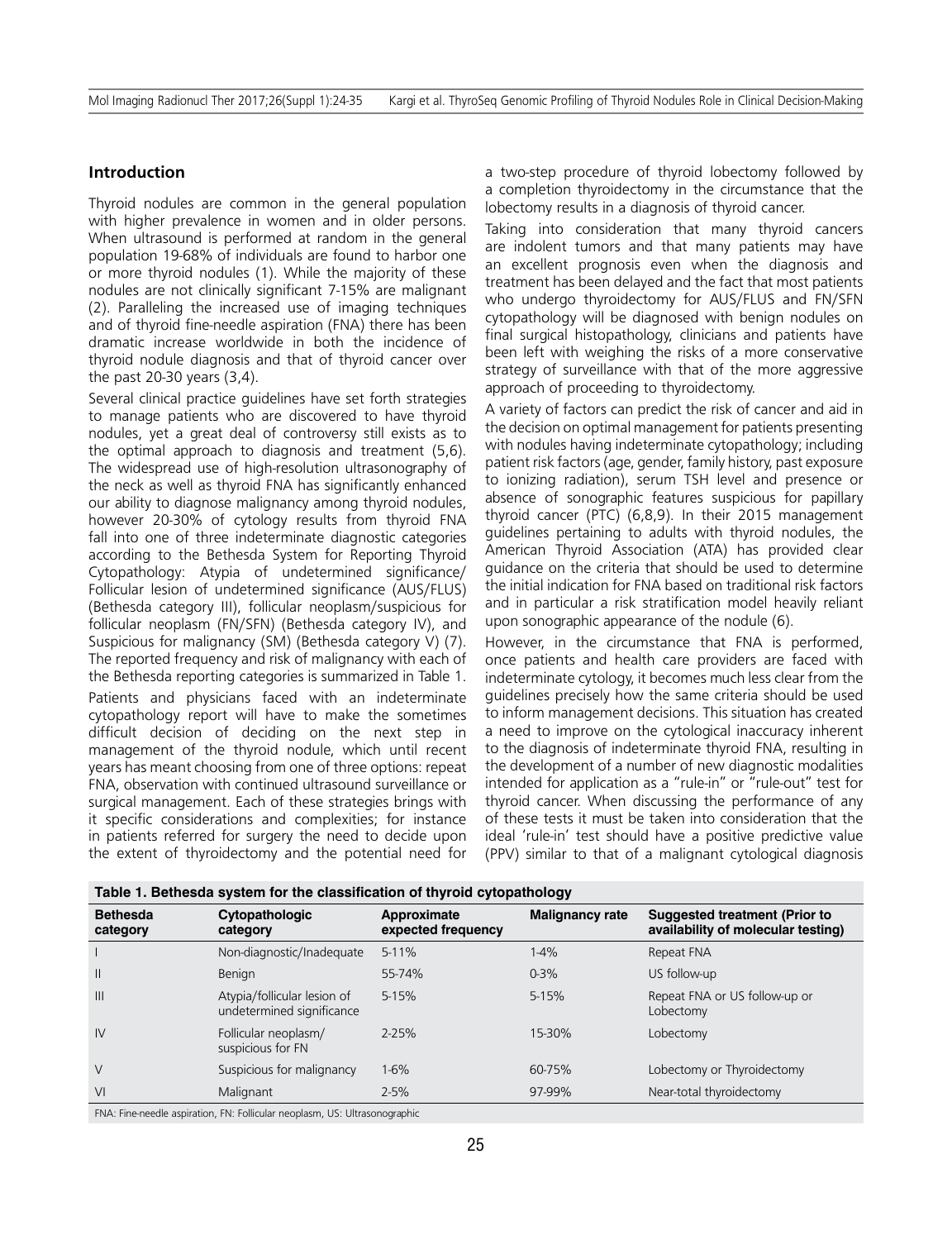(Bethesda category VI) (98.6%), while an ideal 'ruleout' test should have a negative predictive value (NPV) comparable to that of benign cytology (Bethesda category II) (96.3%) (7).

In recent years a number of diagnostic tests have been evaluated to aid in the diagnosis of indeterminate thyroid nodules, including FDG-PET and several assessments of molecular markers in FNA specimens (10,11). Molecular tests include immunohistochemistry for Galectin -3, HBME-1 and CK19; gene expression and microarray analysis; microRNA expression; and testing for mutations and gene rearrangements (6,12). Currently in the U.S.A. commercially available molecular tests include those for single or multiple mutation analysis, combination panels for mutation analysis and chromosomal rearrangements (miRInform®-Asuragen, ThyroSeq-CBLPath and University of Pittsburgh Medical Center) and a proprietary gene expression classifier (Afirma GEC®-Veracyte) (13,14,15). While initially the gene expression classifier (GEC) was proposed as the best among these tests to rule-out malignancy and mutation analysis was preferred as a "rule-in", the next-generation sequencer (NGS) ThyroSeq has recently been shown to have both a high PPV and NPV for thyroid cancer diagnosis when applied to thyroid FNA with indeterminate cytology (16,17,18). A further strength of the ThyroSeq, when compared to GEC, is that it provides detailed and specific information regarding the exact genetic alteration driving the disease, which could potentially provide prognostic and therapeutic implications including impacting upon extent of surgery, use of RAI and possible future targeted therapies.

Thyroid cancer, like all cancers, is a disease of the genome. The initiation and progression of cancer is due to the accumulation of genetic and epigenetic changes such as somatic mutations, chromosomal rearrangements, micro RNA dysregulation and alterations in gene expression (19). In differentiated thyroid cancer (DTC), the observed genetic changes frequently lead to activation of the MAPK or PI3K-AKT pathways. Approximately 70% of DTC demonstrate one of four genetic abnormalities: point mutations in the *BRAF* or *RAS* gene or either one of two chromosomal rearrangements: *RET/PTC* or *PAX8/PPARG* (19). Our knowledge of the genomic alterations explaining the remaining approximately 30% of all thyroid cancers not harboring one of the aforementioned four genetic aberrations has been greatly expanded by a number of recent discoveries, including those reported in 2014 by the National Cancer Genome Atlas Research Network, in which the genetic driver was identified in 96.5% of 496 PTC cases (20,21). The findings of this last report have led some experts to propose a reclassification of PTCs based on molecular characteristics to better reflect their underlying differentiation and signaling properties (21). While a detailed discussion of all current molecular tests in thyroid FNA is beyond the scope of this article, our review will focus on the role of NGS, a methodology which we believe may hold particular promise in diagnosis of thyroid FNA as well as future potential for use in prognostication and informing management of patients with thyroid cancer.

## **Next-generation Sequencing in Thyroid Fine-Needle Aspiration**

NGS is a method of simultaneous sequencing of a very large number of short nucleic acid sequences that can be used to detect multiple genetic alterations in large regions of the genome (22). Compared to standard methods of sequencing, such as Sanger sequencing, NGS has the advantage of rapid simultaneous sequencing of large sections of the genome and quantitative assessment of mutated alleles. NGS can be used for whole-genome sequencing as well as in a more targeted manner directed at specific mutations in specific areas of the genome.

The ThyroSeq NGS panel provides simultaneous sequencing for detection in over a thousand hotspots of 14 thyroid cancer-related genes and for 42 types of gene fusions occurring in thyroid cancer (14,17). The genes analyzed for mutation are *AKT1, BRAF, CTTNB1, GNAS, HRAS, KRAS, NRAS, PIK3CA, PTEN, RET, TP53, TSHR, TERT* and *EIF1AX*. The gene list for gene fusions and expression consists of *RET, PPARG, NTRK1, NTRK3, ALK, IGF2BP3, BRAF, MET, CALCA, PTH, SLC5A5, TG, TTF1, KRT7* and *KRT20*.

The proposed uses for NGS for thyroid FNA samples include diagnosis of cytologically indeterminate thyroid nodules, prognostication in thyroid cancer and to inform selection of targeted therapies (14). The possible applications and indications of ThyroSeq include:

1. Thyroid FNA with indeterminate cytology (Bethesda categories III, IV and V),

2. Malignant thyroid cytology (Bethesda category VI), when results of the NGS are expected to affect the decision for extent of oncological surgery,

3. Benign thyroid cytology (Bethesda category II), when strong SM exists on clinical grounds such as presence of a highly suspicious sonographic pattern,

4. When the diagnosis of thyroid cancer is established cytologically or histologically and molecular profiling will effect decision regarding radioactive iodine therapy, intensity of follow up, or for selection of targeted therapies in patients with advanced cancer.

We will discuss the potential roles of NGS in thyroid FNA specimens below, with an emphasis on its role in clinical decision-making.

## **Potential Role of Next-Generation Sequencer in AUS/FLUS (Bethesda Category III) Cytology**

The diagnosis of AUS/FLUS should be made in FNA specimens containing cells with architectural and/or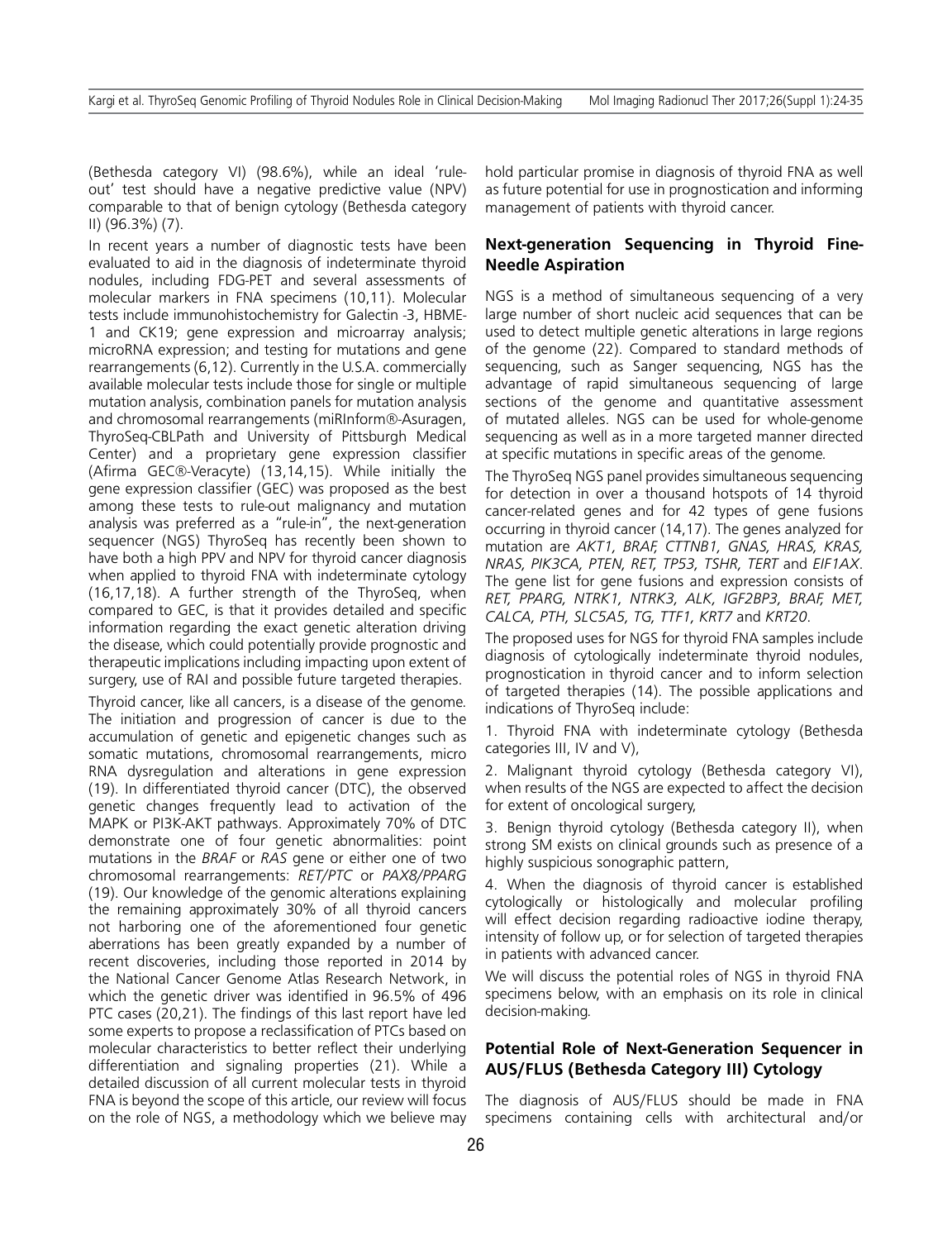nuclear atypia more pronounced than expected for benign changes, yet not sufficient to be classified in one of the higher risk Bethesda categories (7). Although this diagnosis has an expected and recommended frequency of 7%, recent analyses have found this cytological category to be diagnosed in 1-27% of all thyroid FNA specimens (23). In studies assessing the risk of cancer in patients with Bethesda category III nodules, the rate of malignancy diagnosed in patients who went to surgery was 6-48%, with a mean risk of 16% (24).

To date only one study has assessed the performance of ThyroSeq in AUS/FLUS (17). In this study 465 FNA samples from 441 patients at a single institution diagnosed as AUS/ FLUS on cytology were submitted prospectively to ThyroSeq molecular testing. In addition to the 42 gene fusions and 14 genes analyzed for point mutation, expression of eight genes were analyzed to evaluate the cell composition of the needle aspirates. Ninenty-eight of the cases (21%) had a definitive diagnosis by either surgical (n=96) or non-surgical (n=2) methods. Of all FNA samples 462 were determined to be composed of follicular cells while three samples were diagnosed as parathyroid in origin. Among the samples consisting of follicular cells 31 were positive on mutational analysis (6.7%) (Figure 1).

Of the entire group of 441 patients, 96 nodules occurring in 90 patients were surgically removed due to the finding of an additional nodule in the same gland with either Bethesda V or Bethesda VI cytology in five patients. Twenty-seven patients underwent thyroidectomy because of positive ThyroSeq results and the remaining cases were



Figure 1. Schematic representation of study flow and overall performance of ThyroSeq in thyroid nodules with atypia of undetermined significance/ follicular lesion of undetermined significance. Results showed sensitivity 90.0% [confidence interval (CI) 78.8-100], specificity 92.1% (CI 86.0-98.2), positive predictive value 76.9% (CI 60.7-93.1) and negative predictive value 97.2% (CI 78.8-100) with accuracy of 91.8% (CI 86.4-97.3). The overall prevalence of a thyroid cancer diagnosis in the study of all samples of follicular cells (n=462) that underwent molecular testing was 4.8%. (Adapted from Nikiforov YE, Carty SE, Chiosea SI, Coyne C, Duvvuri U, Ferris RL, Gooding WE, LeBeau SO, Ohori NP, Seethala RR, Tublin ME, Yip L, Nikiforova MN. Impact of the multi-gene ThyroSeq next-generation sequencing assay on cancer diagnosis in thyroid nodules with atypia of undetermined significance/follicular lesion of undetermined significance cytology. Thyroid 2015;25:1217-1223).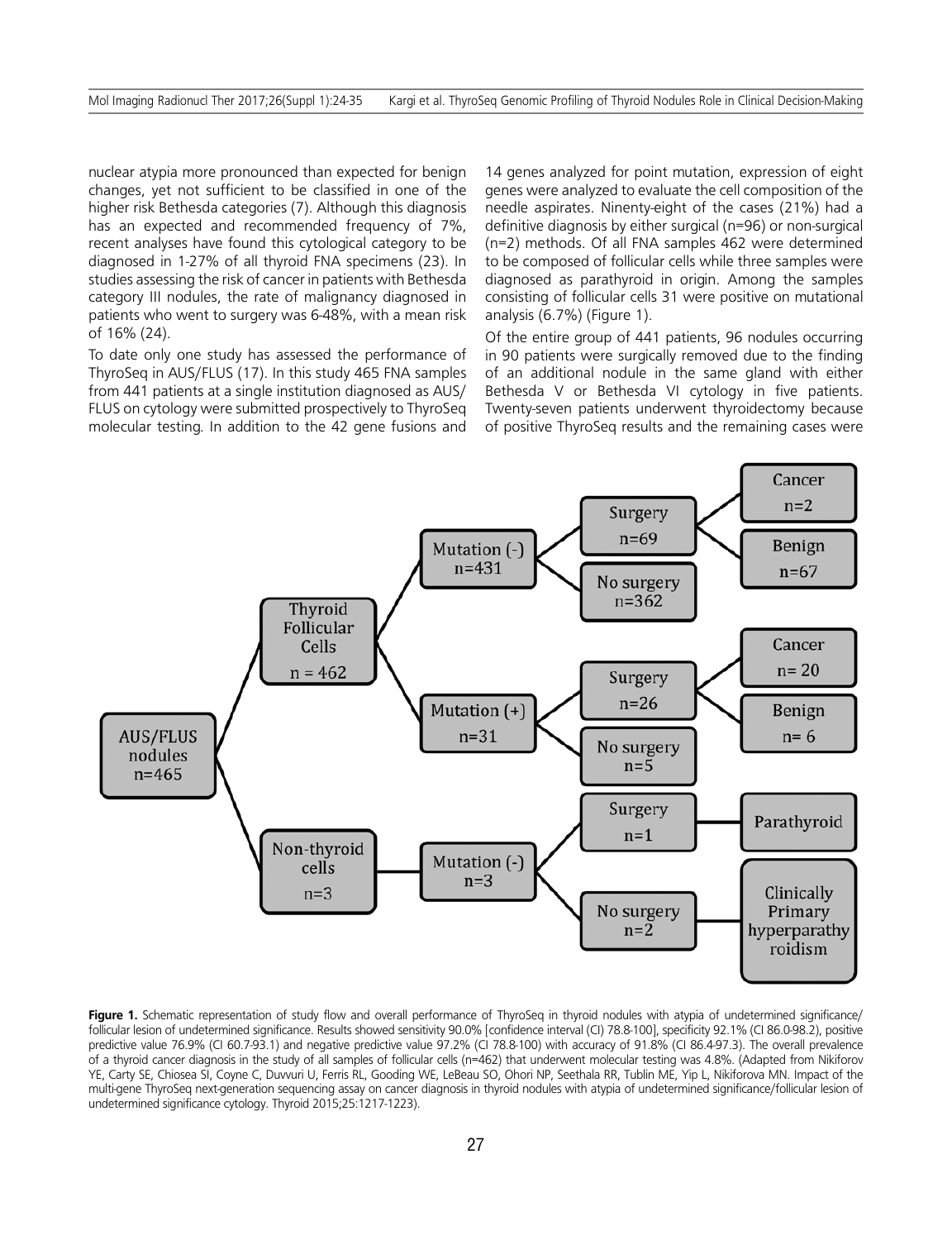reported by the authors to have been operated on based on patient preference. In all, 98 nodules from 92 patients had a definitive diagnosis, either surgical (n=96) or nonsurgical.

It is important to note that the study was conducted in a prospective manner, in that the molecular analysis was performed prior to the surgery. Therefore, the histopathologic diagnosis was provided by pathologists that were not blinded to results of the NGS test. Of all FNA samples deriving from follicular cells 31 (6.7%) were positive for mutations (n=24) or gene fusions (n=7). The most common genetic alteration encountered were mutations involving *RAS* (n=17) and only one nodule was found to be positive for the *BRAFV600E* mutation. Of the 31 nodules with positive ThyroSeq, 26 were surgically treated while 69 out of the total group of 431 mutation negative nodules, were subjected to surgical removal. Of the surgeries performed, half (n=45) were total thyroidectomies and the remaining half underwent hemi-thyroidectomy.

Among the 26 nodules with positive ThyroSeq results that underwent surgical treatment, 20 (77%) were ultimately deemed to be malignant by histopathology. Eighteen were follicular-variant papillary thyroid carcinoma and two represented the classic variant of papillary carcinoma. Of the six benign nodules that had tested positive for mutations, two had *NRAS* mutation and the others contained single mutations each in *HRAS*, *E1F1AX* or *PTEN* with one nodule harboring a *THADA* fusion. On histology, 4 out of the six benign nodules harboring mutations were classified as follicular adenomas and the other two were deemed to represent hyperplastic nodules.

Of the 69 thyroid nodules that were excised after testing negative by the next generation-gene sequencer only two were malignant on final pathology. Both tumors were papillary carcinomas, under two centimeters in diameter, confined to the thyroid and did not exhibit lymphovascular invasion.

On final analysis of test performance, ThyroSeq provided accurate classification of 91 out of 96 nodules in which a final surgical diagnosis was available as either benign (n=71) or malignant (n=20). Two false-negative and six false-positive tests were encountered in the study. Based on these findings the performance characteristics of the test were quite favorable with a 90.9% sensitivity, 92.1% specificity. The NPV was 97.2% and PPV 76.9%.

When interpreting the above performance characteristics of the ThyroSeq, it is important to note that while sensitivity and specificity are characteristics intrinsic to any test, the resulting PPV and NPV values are highly influenced by the pre-test probability of the disease, in other words the performance characteristics involving predictive value will change significantly based on the prevalence of disease in the study population. Because the prevalence of malignancy among AUS/FLUS that has been reported in the literature varies between 6% and 48%, the NPV of the molecular test would be expected to range from 99% to 92%, and the PPV between 42% and 91%.

Given the high sensitivity of the test for diagnosing thyroid cancer and the resultant NPV, which is similar to that reported for benign cytology (<5%), it has been proposed that a negative ThyroSeq in a patient with AUS/FLUS can generally be considered as a basis for observation rather than surgery (17). The exception could be a population or particular patient or nodule with a high pre-test probability for cancer.

Though the addition of several genetic markers to the previously reported seven-gene panel has resulted in a decrease of PPV from 88% to 77%, the PPV for the ThyroSeq may still be sufficient to consider it not only as a rule-out test, but also as a rule-in test for the diagnosis of thyroid cancer. A further strength of NGS is that the PPV is close to 100% in the case of certain mutations including in tumors positive for the most common *BRAF* mutations and for fusions in *PPARG*, *NTRK1*, *NTRK3* and *ALK*. One must also take into consideration that 3 out of the 6 total "falsepositives" in this study were benign nodules harboring *RAS* mutations. These are clonal neoplasms and there is controversy that such tumors could represent pre-malignant lesions. In fact, several lines of evidence lend support to the hypothesis that *RAS* is an oncogene responsible for gradual progression from benign to malignant thyroid lesions (25).

Though the above described findings are encouraging, there are several limitations of the study. The study was performed at a single institution and the participants, including the patients, clinicians, surgeons and pathologists were not blinded to the results of the molecular test. In fact, the results of the test were reported to have been used as a basis to operate in at least 27 of the cases. The unblinded nature of the study could lead to an overestimation of the test accuracy, a phenomenon known as review bias or expectation bias. Given the very short-term follow-up provided and the lack of surgical definitive diagnosis for the large number of cases that had negative mutation analysis and were not operated on, we cannot know for sure the performance characteristics of the test in the entire group of patients tested, which consists mainly of patients who did not undergo surgery and of which none had long-term follow-up at the time of reporting of the study findings. Of the 462 nodules of follicular cell composition that were submitted for molecular testing only 22 were ultimately diagnosed as malignant. Given the lack of long term follow up, it is reasonable to question whether some cases of thyroid cancer remained undiagnosed among the 367 nodules that were not surgically treated.

While the authors provided data regarding the rationale to proceed to surgery in the group of patients that were submitted to thyroidectomy, details regarding the decisionmaking process leading to observation in the cohort not operated on and therefore not included in the analysis of test performance could also be of use in understanding the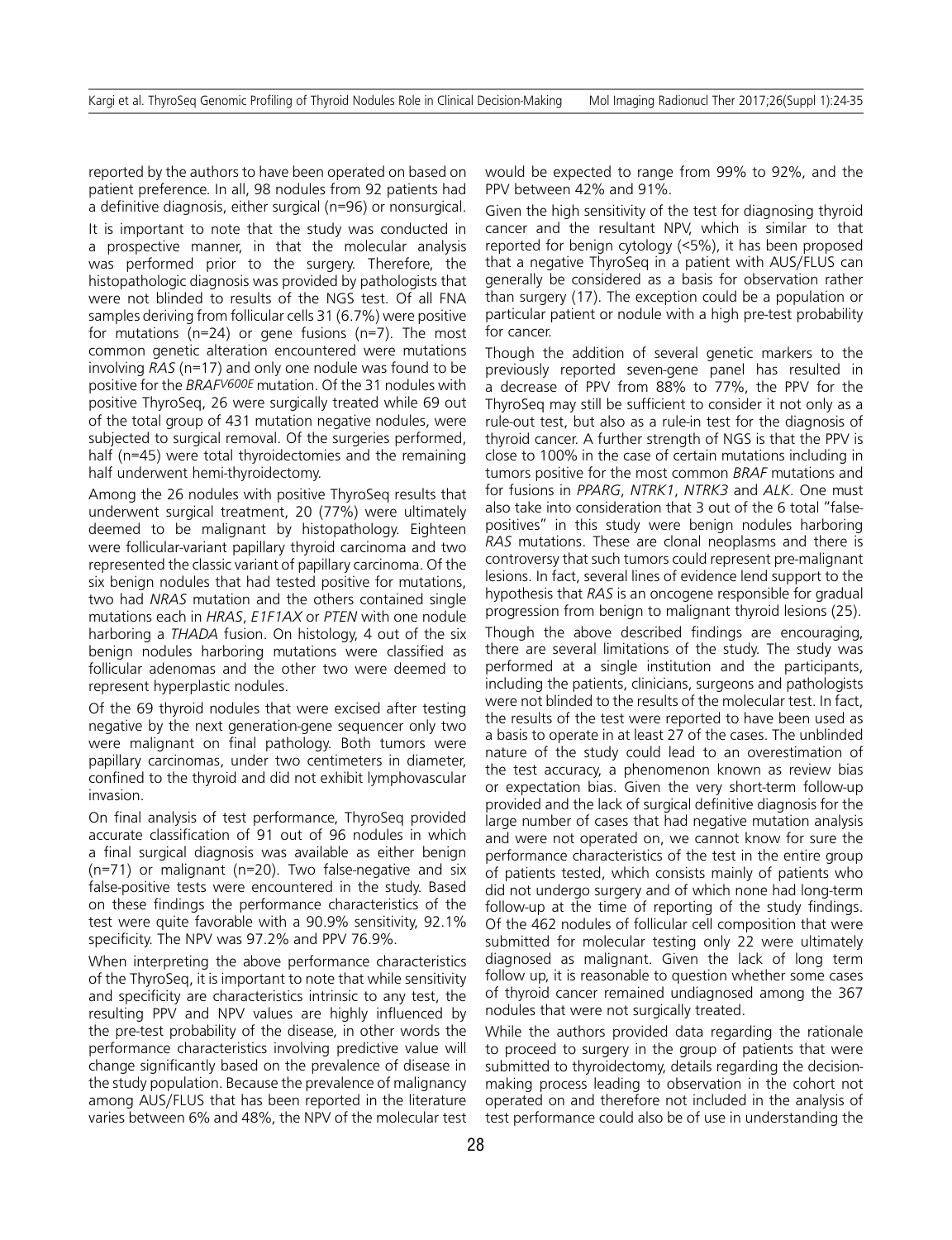full implications and the generalizability of the study results. What were the sonographic features of the nodules in the study? How did they correlate with results of mutation analysis and were they used in the decision making process to select nodules for surgery and on the extent of surgeries performed? What were the baseline characteristics of the patients and were other molecular tests such as GEC also performed and utilized in the decision to observe vs. proceed to surgery? The answers to these questions would be helpful in understanding how the results of the study could inform every day clinical practice.

Furthermore, while at first glance it appears to be a strength of this study that the majority of the patients who underwent thyroidectomy did so based on suspicious or malignant results of a co-existing nodule other than the nodule sampled and included in the analysis for test performance, this also may decrease the applicability of the test performance to the more common scenario in which patients undergo thyroidectomy for diagnosis of an indeterminate solitary nodule, without a co-existing nodule with a higher risk cytological diagnosis. Thyroid cancer, PTC in particular, is often multi-focal and patients harboring one malignant thyroid nodule may be more likely to have another. Whether the test would perform as well in a large cohort of patients with solitary nodules or coexisting benign nodules is a matter that demands further investigation.

To determine the true value of the NGS in clinical decisionmaking in this study population it would have also been helpful to know the sonographic and other traditional thyroid cancer risk factors of all the patients who had ThyroSeq testing. It is possible that in a significant number of these cases the pre-test probability of cancer may have been high (or low) enough to justify surgery or observation as the best management strategy, based on for instance very high (or low) risk sonographic nodule appearance. Also, it is possible that excluding patients who proceeded to surgery based on the mutation analysis results or due to "patient preference" from the calculations of test performance characteristics would have yielded different results.

Multi-center studies of ThyroSeq in which practitioners and participants are blinded to test results, with long-term follow-up including health outcomes data will provide even more value in assessing the performance of the ThyroSeq and its applicability and utility for "real-world" management of thyroid nodules with Bethesda III cytology. However, given the already recognized implications of the mutation analysis on diagnosis as well as emerging data suggesting its use in determining prognosis or selecting among treatment options in some cases, it may not be considered ethical, even at this early stage of inquiry into the role of molecular testing in diagnosing thyroid carcinoma, to withhold results of molecular testing from subjects enrolled in such studies.

## **Comparison of Utility of Next-Generation Sequencer to Other Strategies Recommended for the Management of AUS/FLUS Cytology**

In regards to the strategy aimed at diagnosing and managing patients with a Bethesda category III thyroid nodule cytology result, the 2015 ATA guidelines provide the following recommendations (6):

*"For nodules with AUS/FLUS cytology, after consideration of worrisome clinical and sonographic features, investigations such as repeat FNA or molecular testing may be used to supplement malignancy risk assessment in lieu of proceeding directly with a strategy of either surveillance or diagnostic surgery. Informed patient preference and feasibility should be considered in clinical decision-making (weak recommendation, moderate-quality evidence). If repeat FNA cytology and/or molecular testing are not performed or inconclusive, either surveillance or diagnostic surgical excision may be performed for an AUS/FLUS thyroid nodule, depending on clinical risk factors, sonographic pattern, and patient preference (strong recommendation, Low-quality evidence)."*

Prior to the availability of molecular testing for FNAs with AUS/FLUS cytology, it was recommended to consider repeat FNA as one approach to management (26). This was based on the observation that approximately 50% of such repeat FNAs resulted in benign cytology. However, a recent report has described similar rates of malignancy in patients undergoing surgery after benign results on repeat FNA and those with repeatedly Bethesda category III cytology (27). For those patients not wanting to be subjected to a repeat FNA procedure a second-opinion review of the original FNA specimen by a high-volume cytopathologist may result in reclassification and could be a reasonable first-step in some instances (28).

Ultrasound features of the nodule with AUS/FLUS cytology may be used to aid in improving diagnostic prediction of malignity or benignity (29,30). Retrospective studies have reported a PPV of 60-100% when suspicious sonographic appearance is present. However, these studies are limited by the fact that surgical diagnosis was not available for the majority of nodules and follow-up was short-term in duration. The combination of sonographic characteristics and molecular testing in AUS/FLUS has only been reported in one study using a GEC and none using mutational analysis or NGS (31). While this study did not show any benefit in improving prediction provided by the molecular testing alone, it may have not been adequately powered.

Though not commonly performed or recommended in the evaluation of thyroid nodules, fludeoxyglucose-positron emission tomography (FDG-PET) has been reported to have a high NPV when applied to the diagnosis of cytologically indeterminate thyroid nodules. In a systematic review and meta-analysis of 6 studies FDG-PET had a low PPV (39%)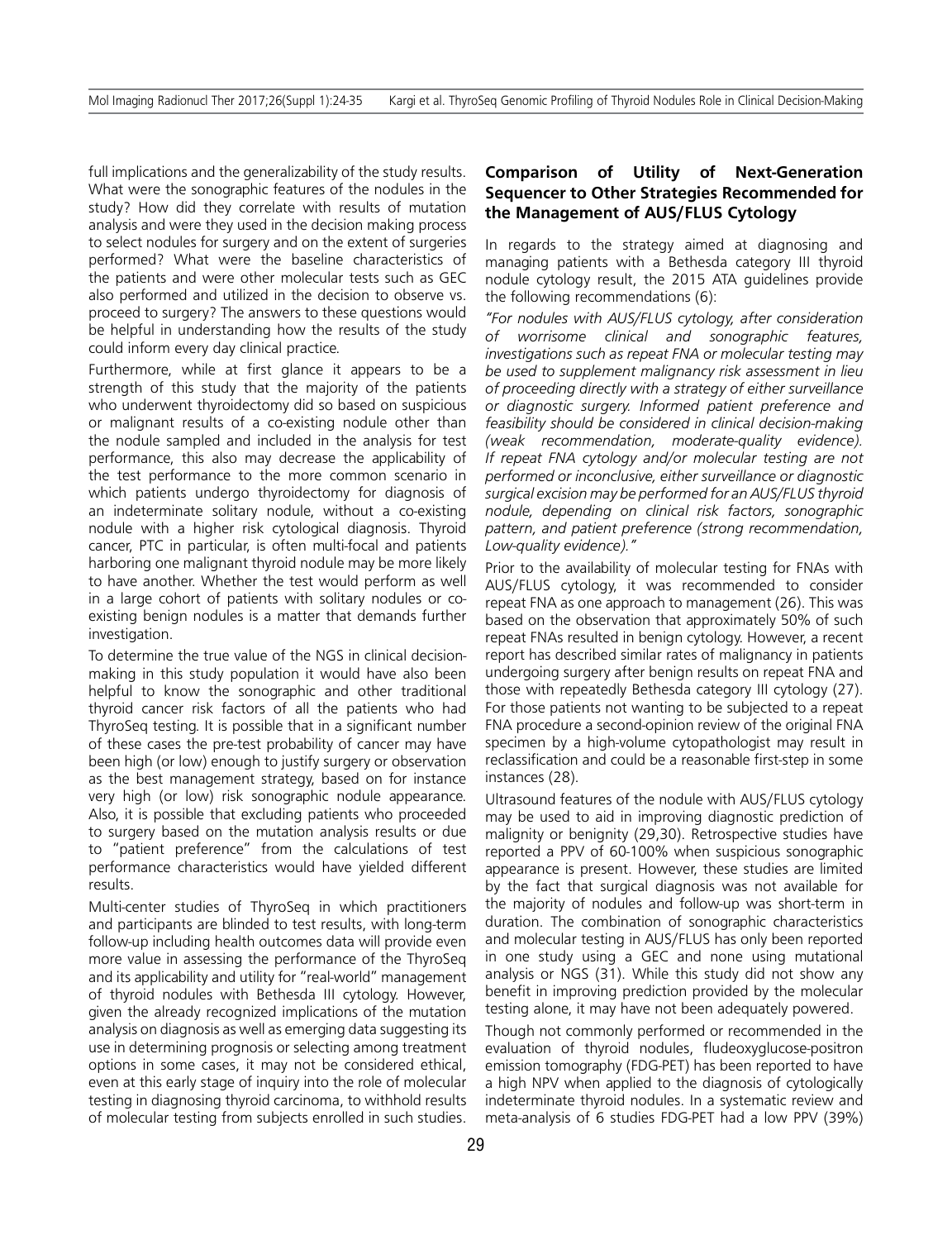and a high NPV (96%) when performed in thyroid nodules with Bethesda category III or IV cytology (10).

While the optimal approach to the diagnosis and management of thyroid nodules with AUS/FLUS cytopathology remains controversial, molecular tests including NGS have been increasingly utilized to provide additional information to aid in the decision. In its 2015 guidelines the ATA conclude *"Further research is needed to consider the impact of considering clinical and sonographic features on the potential utility and interpretation of molecular testing of FNA specimens."*

# **Clinical Utility of Next-generation Sequencing in Follicular Neoplasm/Suspicious for Follicular Neoplasm (Bethesda Category IV) Cytology**

According to the Bethesda system, the diagnosis of FN/ SFN should be made in thyroid aspirates that have follicular cells arranged in an architectural pattern characterized by cell crowding and/or microfollicle formation and lacking nuclear features of papillary carcinoma, or are comprised

almost exclusively of oncocytic (Hurthle) cells (7). These cytological patterns are seen with follicular and Hurthle cell carcinomas and the follicular variant of papillary carcinoma, however they are commonly observed in follicular adenomas and in hyperplastic nodules as well. Since such benign lesions are

fairly common, they have a high false-positive rate on FN/SFN cytology, because only 14-34% of all nodules undergoing FNA with FN/SFN cytology are identified as malignant on the gold-standard surgical pathology (24).

In a meta-analysis of 8 studies with a total of 25,445 thyroid FNA samples, 10.1% of the results were reported as Bethesda IV with an average 26% rate of thyroid cancer diagnosed among these after surgery (32). The typical management approach has been to perform diagnostic lobectomy for such patients.

Prior to the recent introduction of ThyroSeq, available molecular tests improved either the PPV or the NPV for FN/ SFN nodules, but not both at the same time. The GEC test, Afirma (Veracyte, South San Francisco, California), offers a high NPV, but its PPV is as low as 15% to 37% when applied to FN/SFN (33,34). As a result, the GEC may not be ideal to use as a basis to avoid diagnostic lobectomy in the majority of patients with this cytological diagnosis when classified as GEC suspicious, yet ultimately are found to have benign histology. The previously reported 7-oncogene panel yields a high PPV but a low NPV, which can aid in selecting patients with a higher risk of cancer and may help the surgeon decide on the appropriate extent of surgery, but does not prevent diagnostic surgeries for the majority of patients, in which the nodules are eventually determined to be benign (35). The low NPV of the 7-gene panel is due to the fact that only approximately 70% of

thyroid cancer harbor a mutation in any of the 7 genes tested.

In the largest study of molecular marker testing in FN/SFN to date, Nikiforov and colleagues (16) reported findings of NGS (ThyroSeq) in 143 patients with FN/SFN cytology all of who underwent surgery for definitive diagnosis. The study included both a cohort of 91 patients in whom the molecular testing was performed retrospectively after surgery and final histopathologic diagnosis, as well as a cohort of 52 consecutive FNA samples studied prospectively in which the NGS was performed prior to thyroidectomy. While the researchers performing the molecular testing were blinded to the results of the surgical pathology, the pathologists reporting on the surgical specimens were not blinded entirely at the time of their analysis of the specimens. The ThyroSeq included testing for 13 mutant genes as well as 42 gene fusions known to occur in thyroid cancer. Expression of 8 other genes was assessed to confirm the cellular composition of the FNA sample.

Among the retrospective cohort (n=91) surgical pathology reporting was consistent with 66 benign nodules (35 follicular adenomas and 31 hyperplastic nodules) and 25 malignant nodules (Figure 2). The malignancy rate in this cohort was 27.5% with 3 FTC and 24 PTC, of which 19 were follicular variant PTC. The rate of malignancy was similar in the prospective cohort at 26.9% with 38 benign lesions and 14 malignant lesions, including 11 PTC and 3 FTC. As expected, a proportion of nodules were found to represent Hurthle cell tumors, the frequency of which was reported in detail for all groups.

The most frequent mutations identified were that of *NRAS* (n=16) and *KRAS* (n=6) in which the rate of cancer diagnosed on final histology was 81% and 83% respectively. *HRAS* mutation was discovered in two samples, both of which were malignant on final analysis. Only 1 out of 3 samples harboring a TSH-receptor gene mutation (TSHR) was malignant. Several other mutations, though encountered less frequently in the cohorts, had a much higher rate of malignancy of 100% including 4 out of 4 samples harboring *TERT* mutations and one each in samples with mutations in *BRAF*, *TP53* and *PI3K*. All of the samples identified with gene fusions (n=9), were malignant, and involved one of the three genes *PPARG*, *THADA* and *NTRK3*.

Analysis of the data revealed no differences in operating characteristics among the 2 cohorts; therefore, they were combined to assess test performance. In the entire cohort of 143 patients, the test performed at a 90% sensitivity (95% confidence interval (CI), 80%-99%), 93% specificity (95% CI, 88%-98%), an NPV of 96% (95% CI, 92%-100%), and a PPV of 83% (95% CI, 72%-95).

Because NPV and PPV are greatly affected by prevalence of disease in the test population, the variable rates of malignancy for FN/SFN cytology at different institutions would be expected to alter predictive values of any test.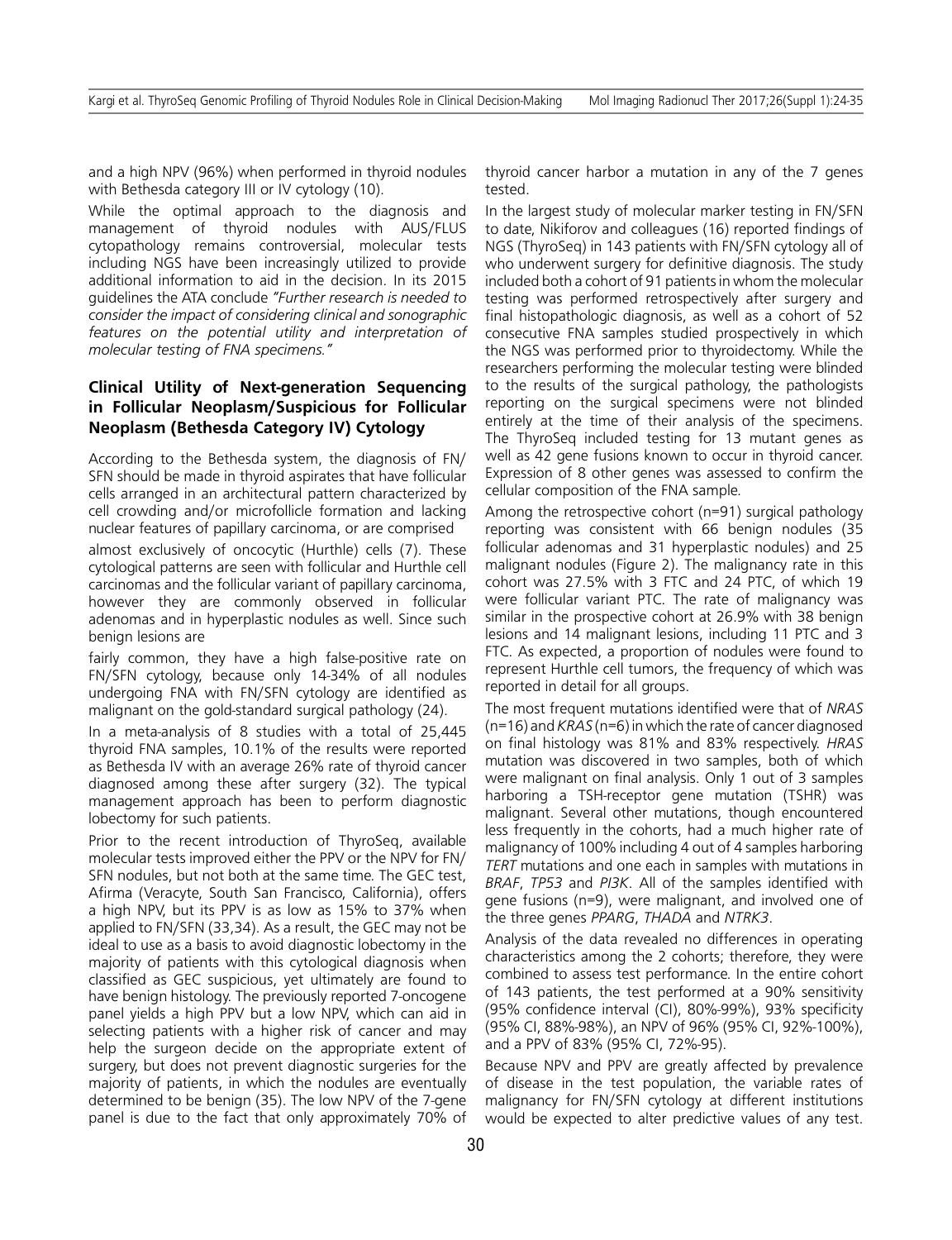In the review of 8 studies performed by Bongiovanni and colleagues (32), the cancer rate among Bethesda IV varied between 14% and 34% which would result in the ThyroSeq having a NPV between 98% and 95%, and PPV range between 68% and 87%.

Of note, of the four false-negative results representing thyroid malignancies without detected genetic abnormality, all four were intra-thyroidal and none had aggressive histopathological features. The authors speculated that the fact that no aggressive tumors were missed could be due to the fact that such tumors often have mutations in *TERT*, *BRAF* or more than one mutation. Three cancers in the series were reported to have more than one mutation. A recent case report further underscores the possible implications of the detection of multiple mutations and proposes a relationship of such a finding to aggressive tumor behavior (36).

Based on the above reported data it could be concluded that most patients with thyroid nodules with Bethesda IV cytopathology and negative NGS testing could be monitored without surgery. Notable exceptions may be in settings where the patient population has an unusually high prevalence of thyroid cancer or in individual patients in which the pre-test probability of cancer is exceptionally high due to other predictive factors such as family history, prior irradiation or high-risk sonographic characteristics of the nodule. In those unusual clinics having a high prevalence of thyroid cancer above 50% among their FN/ SFN patient population, indeed the NPV of ThyroSeq would be below 90% and this could be considered too low to avoid diagnostic lobectomy.

The 2015 ATA guideline pertaining to the management of the patient with a thyroid nodule and FN/SFN cytology recommends:

*"A) Diagnostic surgical excision is the long-established standard of care for the management of FN/SFN cytology nodules. However, after consideration of clinical and* 



Figure 2. Schematic representation of study flow and overall performance of ThyroSeq in thyroid nodules with follicular neoplasm/suspicious for follicular neoplasm. Results showed sensitivity 90% [confidence interval (CI) 80-99], specificity 93% (CI 88-98%), positive predictive value 83% (CI 72-95) and negative predictive value 96% (CI 92-95) with accuracy of 92% (CI 88-97). (Adapted from Nikiforov YE, Carty SE, Chiosea SI, Coyne C, Duvvuri U, Ferris RL, Gooding WE, Hodak SP, LeBeau SO, Ohori NP, Seethala RR, Tublin ME, Yip L, Nikiforova MN. Highly accurate diagnosis of cancer in thyroid nodules with follicular neoplasm/suspicious for a follicular neoplasm cytology by ThyroSeq v2 next-generation sequencing assay. Cancer 2014;120:3627-3634). *FN/SFN: Follicular neoplasm/suspicious for follicular neoplasm*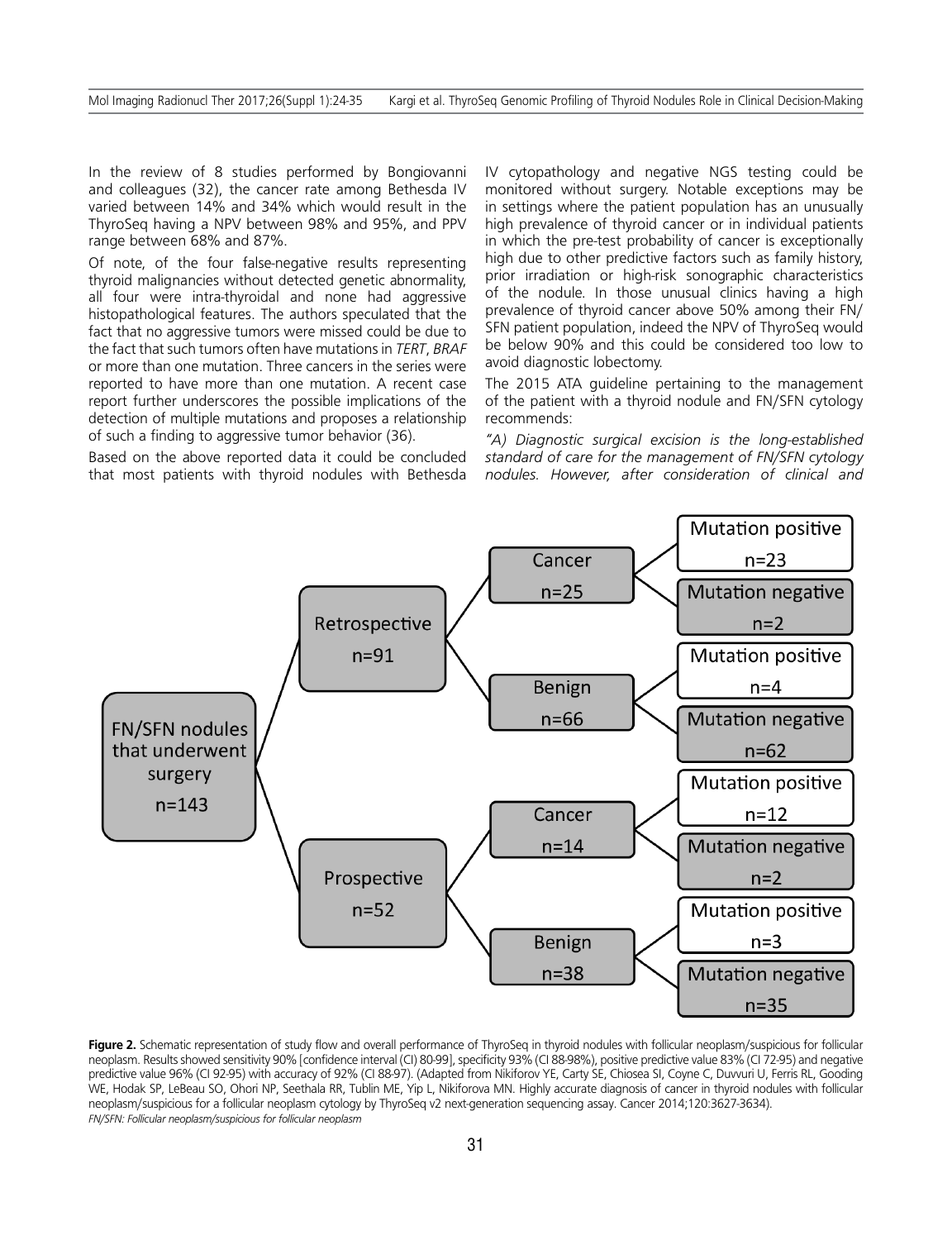*sonographic features, molecular testing may be used to supplement malignancy risk assessment data, in lieu of proceeding directly with surgery. Informed patient preference and feasibility should be considered in clinical decision-making (weak recommendation, moderate-quality evidence).*

*B) If molecular testing is either not performed or inconclusive, surgical excision may be considered for removal and definitive diagnosis of an FN/SFN thyroid nodule (strong recommendation, low-quality evidence)".*

## **Recommendations on the Use of Next-generation Sequencing from Clinical Practice Guidelines**

In 2015 the ATA published revised guidelines on the management of adult patients with thyroid nodules and thyroid cancer (6). These guidelines included a thoughtful and detailed discussion of the potential role of molecular testing in the diagnosis of thyroid nodules and their implications for the management of patients with thyroid nodules and cancer. It should be noted that though the guideline included discussion of the previously reported 7 gene mutational analysis panel and the published reports of ThyroSeq in FN/SFN cytology, the more recent publication regarding performance of ThyroSeq in AUS/FLUS was not available at the time of publication of the 2015 ATA guidelines.

The authors of the ATA guidelines created a framework for the use of molecular testing including a classification of such tests according to intended use as either for diagnostic purposes (for classification of a disease state), prognostic or predictive purposes (to provide predictive information regarding the probability of benefit or harm of a specific treatment) (37). The ATA authors emphasize that since there is a lack of long-term outcomes data regarding the use of molecular testing to guide therapeutic decisionmaking, it remains unknown whether routine use of such tests in clinical practice would result in a net benefit in the health of patients with thyroid nodules and thyroid cancer. Similarly, a National Comprehensive Cancer Network task force report has declared that the clinical utility of any molecular test must be based on strong evidence that use of the test "improves patient outcomes sufficiently to justify its incorporation into routine clinical practice" (37).

Taking into account the above principles, the ATA guidelines recommend that the current use of molecular marker testing for patients with indeterminate thyroid nodule cytology is primarily diagnostic (to rule in or rule out malignancy), with an added implication of a companion use to aid in decisionmaking on initial surgical management (the decision to perform surgery and to guide the extent of surgery).

The 2015 ATA guidelines also point out that while previously published guidelines, including the ATA statement on surgical application of molecular profiling of thyroid nodules, were written at a time when total or near-total thyroidectomy was recommended as the initial surgical procedure for most cases of thyroid cancer, the current guidelines suggest more conservative surgical management (i.e., hemi-thyroidectomy) be considered as an option for low-risk thyroid cancer (38). This change could affect the utility of the result of NGS to determine extent of surgery for patients with indeterminate cytology and positive mutational analysis. Furthermore, there are no long-term outcome data testing the strategy of using NGS or other molecular tests in indeterminate FNA specimens to stratify surgical approach.

In summary the 2015 guidelines of the ATA provide the following recommendation: "If molecular testing is being considered, patients should be counseled regarding the potential benefits and limitations of testing, and about the possible uncertainties in the therapeutic and long-term clinical implications of results".

# **Potential Use of Mutational Analysis for Prognostication and Targeted Therapy of Thyroid Cancer**

A strength of NGS when applied as a diagnostic test to patients with thyroid nodules and thyroid cancers is the potential impact that knowledge of the underlying genetic anomaly could have on prognostication and implications for treatment decisions. Mutations involving *AKT1, TP53, PIK3CA* and *CTNNB1* are rarely present in benign thyroid nodules and common in more advanced thyroid cancers (39). *TERT* mutations in particular have been associated with increased disease specific mortality, distant metastasis and radioactive iodine refractory disease (40,41,42). *BRAFV600E* mutations are associated with higher recurrence rates and mortality in thyroid cancer (43). However, it remains controversial whether mutational status provides further prognostic information to that already provided by more traditional prognostic factors such as patient characteristics and grade and stage of disease at presentation. For thyroid papillary microcarcinoma evidence suggested that *BRAF* status together with several histopathologic features was a better predictor of extrathyroid tumor spread than either mutation or histopathologic findings alone (44).

It is likely that with increasing application of mutational analysis in thyroid nodules and cancers, and analysis of prospective studies of its use will provide data to answer this question in the future.

It must also be taken into consideration that while factors inherent to the tumor, including mutation status, have effects on prognosis; "host factors" involving the patient harboring the tumor may independently, or via complex interactions with the genomic alterations of the tumor have effects on tumor behavior and prognosis. Underscoring this point is a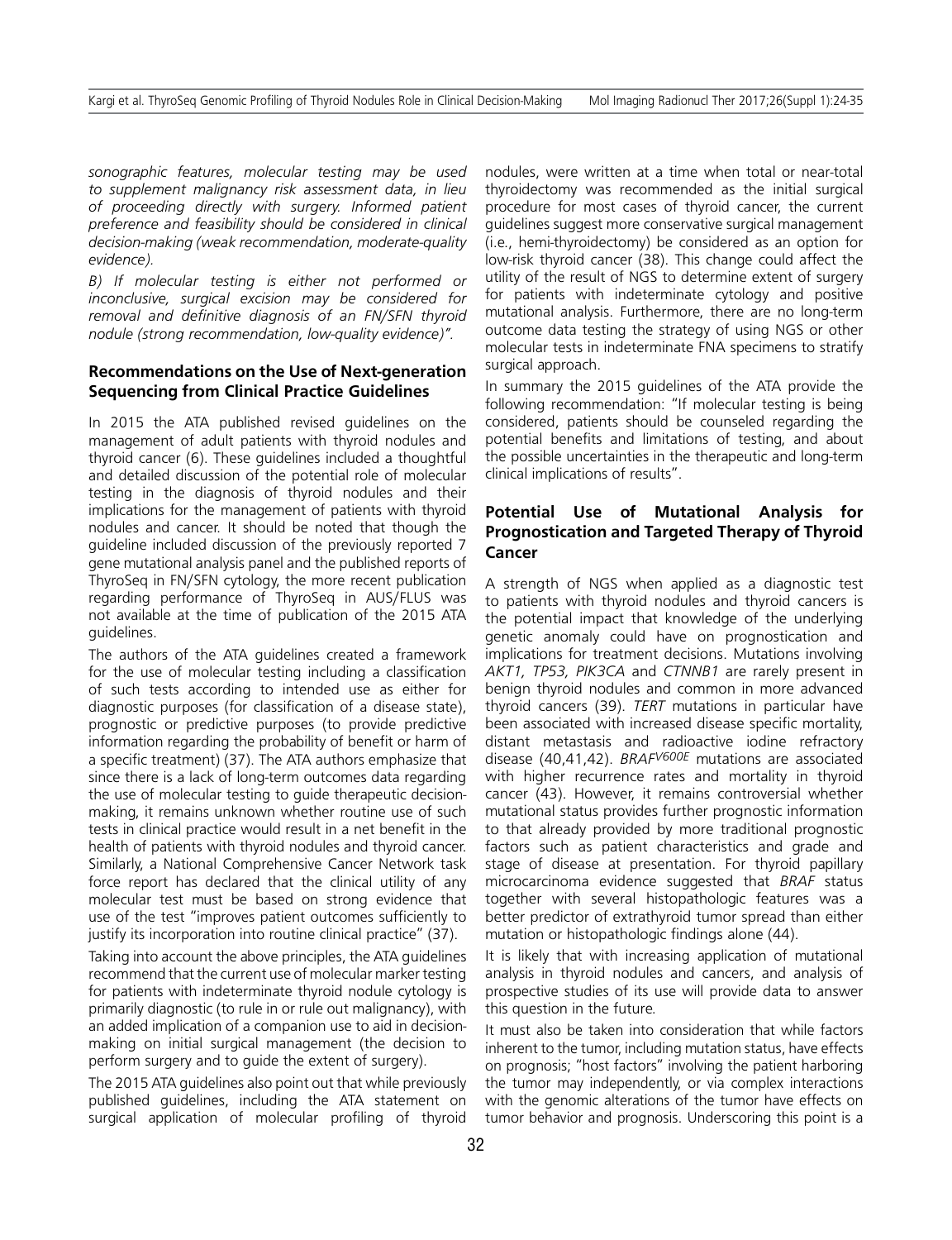recent report associating obesity with increased prevalence of *BRAFV600E* mutations among patients with PTC (45).

Targeted therapies directed by results of mutational analysis are recommended for a variety of cancers. Treatment of melanoma based on *BRAF* status and assessment of *KRAS* mutational status to determine medical treatment for colorectal cancer are strategies that have been tested in clinical trials (46,47). While targeted therapy based on mutational analysis is not yet a widely accepted practice for thyroid cancer there are several clinical trials in progress to test this hypothesis. Clinical trials of MEK or *BRAF* inhibitors to increase radioiodine uptake for patients with *BRAF*mutant, RAI-refractory thyroid carcinoma (ClinicalTrials. gov Identifier: NCT02145143) and *RAS* mutated thyroid cancer (ClinicalTrials.gov Identifier: NCT02152995) are underway. Studies of combination of *BRAF* and MEK inhibitors for patients with *BRAF* mutant anaplastic thyroid cancer (ClinicalTrials.gov Identifier: NCT02034110) are also enrolling patients. Patients with advanced thyroid cancers harboring PAX8/PPARγ fusions (ClinicalTrials.gov Identifier: NCT01655719) and NTRK alterations (ClinicalTrials.gov Identifier: NCT02122913) are now being treated in clinical trials. Previous data showed that STRN-ALK fusions occur more often with aggressive types of thyroid cancer and several reports have demonstrated that patients with advanced thyroid cancer with ALK fusions may benefit from ALK inhibitors such as Crizotinib (48). Not previously seen in thyroid cancer, a mutation in the TSC2 and in the mTOR protein was discovered in a patient with metastatic anaplastic thyroid cancer who initially achieved a near-complete response to Everolimus with posterior resistance and progression of the disease. This shows the possible benefit of sequencing a patient's cancer DNA prior to treatment and following disease recurrence, which may help guide treatment in patients with similar mutations (49).

## **Conclusion**

As a comprehensive genome atlas of thyroid cancer is rapidly becoming a reality, and with emerging methodologies such as NGS providing detailed genetic information regarding thyroid tumors, we have now entered into the genomic age of diagnosis and treatment of thyroid nodules and thyroid cancer. Several molecular tests are now available to assist in the diagnosis of thyroid nodules among which NGS appears to be a particularly promising tool that could most accurately characterize the genetic alterations underlying these neoplasms. ThyroSeq for targeted detection of mutation has been tested for its accuracy and performance in diagnosing malignancy among thyroid nodules with indeterminate cytopathology in two single-center studies and found to have both high NPV and an improved PPV when compared to existing molecular tests. Large-scale multi-center studies are needed to validate these preliminary findings. Furthermore, future studies are needed to determine the optimal use of NGS in clinical-decision making for patients with indeterminate cytopathology after thyroid FNA. Several studies and reports point to the potential impact that knowledge of mutational status of thyroid tumors can have on prognostication and selection of targeted-therapies, though it remains to be elucidated whether strategies to treat thyroid cancer based on mutational status will improve overall outcomes. As we look ahead to the era of "personalized medicine" NGS appears to hold promise as a potentially useful tool in the detection of thyroid malignancy as well as a possible aid for the clinician in determining optimal treatment for patients with thyroid neoplasia.

#### *Authorship Contributions*

*Concept: Seza Gulec, Atil Y. Kargi, Design: Atil Y. Kargi, Data Collection or Processing: Atil Y. Kargi, Marcela Perez Bustamante, Analysis or Interpretation: Atil Y. Kargi, Marcela Perez Bustamante, Seza Gulec, Literature Search: Atil Y. Kargi, Writing: Atil Y. Kargi.*

*Conflict of Interest: No conflict of interest was declared by the authors.*

*Financial Disclosure: The authors declared that this study has received no financial support.*

#### **References**

- 1. Guth S, Theune U, Aberle J, Galach A, Bamberger CM. Very high prevalence of thyroid nodules detected by high frequency (13 MHz) ultrasound examination. Eur J Clin Invest 2009;39:699-706.
- 2. Hegedüs L. Clinical practice. The thyroid nodule. N Engl J Med 2004;351:1764-1771.
- 3. Ahn HS, Kim HJ, Welch HG. Korea's thyroid-cancer "epidemic" screening and overdiagnosis. N Engl J Med 2014;371:1765-1767.
- 4. Leenhardt L, Bernier MO, Boin-Pineau MH, Conte Devolx B, Maréchaud R, Niccoli-Sire P, Nocaudie M, Orgiazzi J, Schlumberger M, Wémeau JL, Chérie-Challine L, De Vathaire F. Advances in diagnostic practices affect thyroid cancer incidence in France. Eur J Endocrinol 2004;150:133-139.
- 5. Gharib H, Papini E, Paschke R, Duick DS, Valcavi R, Hegedüs L, Vitti P; AACE/AME/ETA Task Force on Thyroid Nodules. American Association of Clinical Endocrinologists, Associazione Medici Endocrinologi, and European Thyroid Association medical guidelines for clinical practice for the diagnosis and management of thyroid nodules: executive summary of recommendations. J Endocrinol Invest 2010;33(Suppl 5):51-56.
- 6. Haugen BR, Alexander EK, Bible KC, Doherty GM, Mandel SJ, Nikiforov YE, Pacini F, Randolph GW, Sawka AM, Schlumberger M, Schuff KG, Sherman SI, Sosa JA, Steward DL, Tuttle RM, Wartofsky L. 2015 American Thyroid Association Management Guidelines for Adult Patients with Thyroid Nodules and Differentiated Thyroid Cancer: The American Thyroid Association Guidelines Task Force on Thyroid Nodules and Differentiated Thyroid Cancer. Thyroid 2016;26:1-133.
- 7. Crippa S, Mazzucchelli L, Cibas ES, Ali SZ. The Bethesda System for reporting thyroid fine-needle aspiration specimens. Am J Clin Pathol 2010;134:343-344.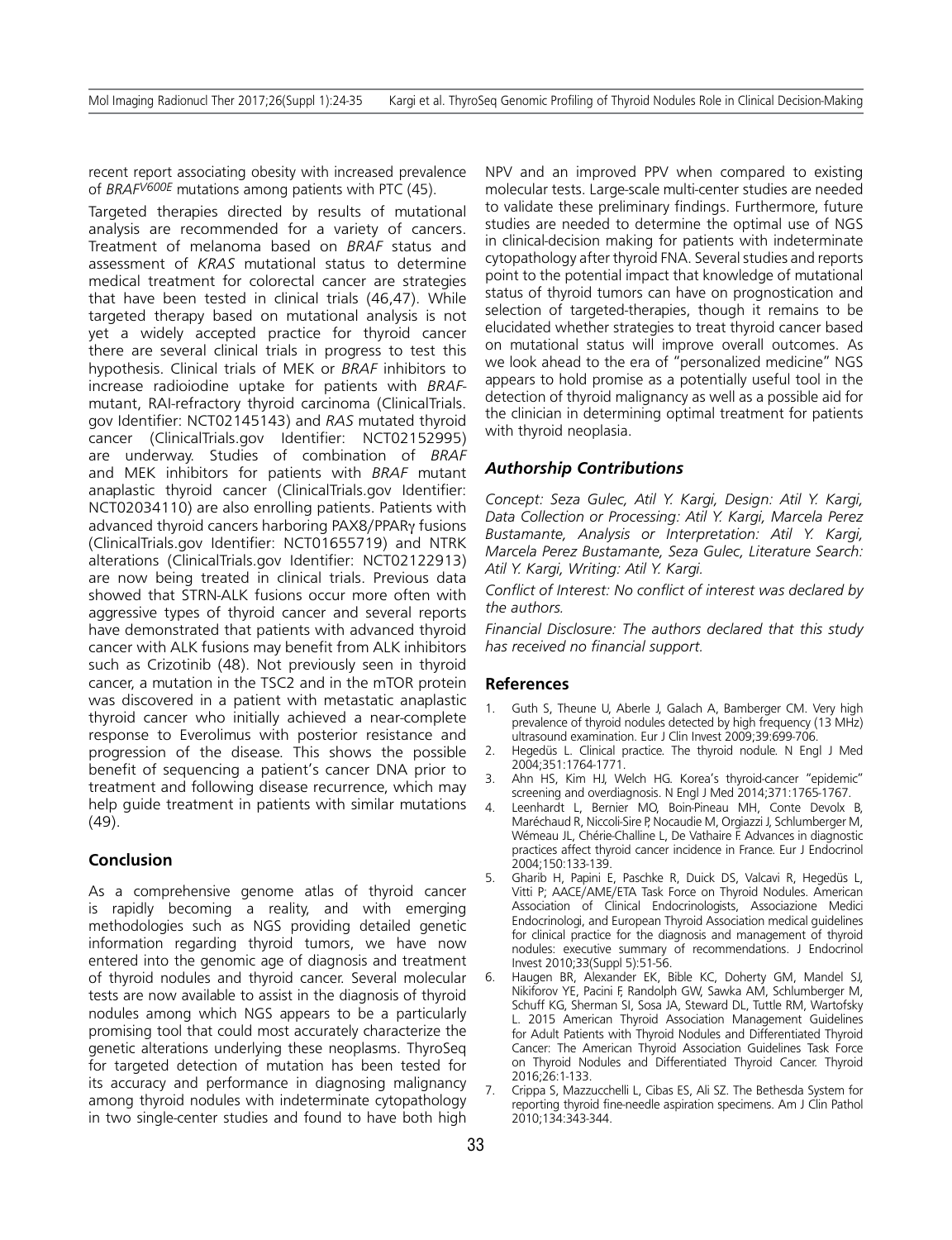- 8. Boelaert K, Horacek J, Holder RL, Watkinson JC, Sheppard MC, Franklyn JA. Serum thyrotropin concentration as a novel predictor of malignancy in thyroid nodules investigated by fine-needle aspiration. J Clin Endocrinol Metab 2006;91:4295-4301.
- Brito JP, Gionfriddo MR, Al Nofal A, Boehmer KR, Leppin AL, Reading C, Callstrom M, Elraiyah TA, Prokop LJ, Stan MN, Murad MH, Morris JC, Montori VM. The accuracy of thyroid nodule ultrasound to predict thyroid cancer: systematic review and meta-analysis. J Clin Endocrinol Metab 2014;99:1253-1263.
- 10. Vriens D, de Wilt JH, van der Wilt GJ, Netea-Maier RT, Oyen WJ, de Geus-Oei LF. The role of [18F]-2-fluoro-2-deoxy-d-glucose-positron emission tomography in thyroid nodules with indeterminate fineneedle aspiration biopsy: systematic review and meta-analysis of the literature. Cancer 2011;117:4582-4594.
- 11. Xing M, Haugen BR, Schlumberger M. Progress in molecularbased management of differentiated thyroid cancer. Lancet 2013;381:1058-1069.
- 12. Kim MI, Alexander EK. Diagnostic use of molecular markers in the evaluation of thyroid nodules. Endocr Pract 2012;18:796-802.
- 13. http://www.afirma.com/physicians/. Accessed online January 8, 2016.
- 14. http://www.cblpath.com/products-and-services/sub-specializedpathology/thyroid-pathology/thyroseq-next-generation-sequencing. Accessed online January 8, 2016.
- 15. http://asuragen.com/wp-content/uploads/2013/03/1\_ miRInformThyroidbroch\_e.pdf. Accessed online January 8, 2016
- 16. Nikiforov YE, Carty SE, Chiosea SI, Coyne C, Duvvuri U, Ferris RL, Gooding WE, Hodak SP, LeBeau SO, Ohori NP, Seethala RR, Tublin ME, Yip L, Nikiforova MN. Highly accurate diagnosis of cancer in thyroid nodules with follicular neoplasm/suspicious for a follicular neoplasm cytology by ThyroSeq v2 next-generation sequencing assay. Cancer 2014;120:3627-3634.
- 17. Nikiforov YE, Carty SE, Chiosea SI, Coyne C, Duvvuri U, Ferris RL, Gooding WE, LeBeau SO, Ohori NP, Seethala RR, Tublin ME, Yip L, Nikiforova MN. Impact of the multi-gene thyroseq next-generation sequencing assay on cancer diagnosis in thyroid nodules with atypia of undetermined significance/follicular lesion of undetermined significance cytology. Thyroid 2015;25:1217-1223.
- 18. Nikiforov YE. Thyroid cancer in 2015: Molecular landscape of thyroid cancer continues to be deciphered. Nat Rev Endocrinol 2016;12:67- 68.
- 19. Nikiforov YE, Nikiforova MN. Molecular genetics and diagnosis of thyroid cancer. Nat Rev Endocrinol 2011;7:569-580.
- 20. Cancer Genome Atlas Research Network. Integrated genomic characterization of papillary thyroid carcinoma. Cell 2014;159:676- 690.
- 21. Giordano TJ. Follicular cell thyroid neoplasia: insights from genomics and The Cancer Genome Atlas research network. Curr Opin Oncol 2016;28:1-4.
- 22. Metzker ML. Sequencing technologies-the next generation. Nat Rev Genet 2010;11:31-46.
- 23. Ohori NP, Schoedel KE. Variability in the atypia of undetermined significance/follicular lesion of undetermined significance diagnosis in the Bethesda System for Reporting Thyroid Cytopathology: sources and recommendations. Acta Cytol 2011;55:492-498.
- 24. Bongiovanni M, Crippa S, Baloch Z, Piana S, Spitale A, Pagni F, Mazzucchelli L, Di Bella C, Faquin W. Comparison of 5-tiered and 6-tiered diagnostic systems for the reporting of thyroid cytopathology: a multi-institutional study. Cancer Cytopathol 2012;120:117-125.
- 25. Vitagliano D, Portella G, Troncone G, Francione A, Rossi C, Bruno A, Giorgini A, Coluzzi S, Nappi TC, Rothstein JL, Pasquinelli R, Chiappetta G, Terracciano D, Macchia V, Melillo RM, Fusco A, Santoro M. Thyroid targeting of the N-ras(Gln61Lys) oncogene in transgenic mice results in follicular tumors that progress to poorly differentiated carcinomas. Oncogene 2006;25:5467-5474.
- 26. American Thyroid Association (ATA) Guidelines Taskforce on Thyroid Nodules and Differentiated Thyroid Cancer,Cooper DS, Doherty GM, Haugen BR, Kloos RT, Lee SL, Mandel SJ, Mazzaferri EL, McIver

B, Pacini F, Schlumberger M, Sherman SI, Steward DL, Tuttle RM. Revised American Thyroid Association management guidelines for patients with thyroid nodules and differentiated thyroid cancer. Thyroid 2009;19:1167-1214.

- 27. VanderLaan PA, Marqusee E, Krane JF. Clinical outcome for atypia of undetermined significance in thyroid fine-needle aspirations: should repeated fna be the preferred initial approach? Am J Clin Pathol 2011;135:770-775.
- 28. Davidov T, Trooskin SZ, Shanker BA, Yip D, Eng O, Crystal J, Hu J, Chernyavsky VS, Deen MF, May M, Artymyshyn RL. Routine secondopinion cytopathology review of thyroid fine needle aspiration biopsies reduces diagnostic thyroidectomy. Surgery 2010;148:1294- 1299.
- 29. Rosario PW. Thyroid nodules with atypia or follicular lesions of undetermined significance (Bethesda Category III): importance of ultrasonography and cytological subcategory. Thyroid 2014;24:1115- 1120.
- 30. Yoo WS, Choi HS, Cho SW, Moon JH, Kim KW, Park HJ, Park SY, Choi SI, Choi SH, Lim S, Yi KH, Park do J, Jang HC, Park YJ. The role of ultrasound findings in the management of thyroid nodules with atypia or follicular lesions of undetermined significance. Clin Endocrinol (Oxf) 2014;80:735-742.
- 31. Lastra RR, Pramick MR, Crammer CJ, LiVolsi VA, Baloch ZW. Implications of a suspicious afirma test result in thyroid fine-needle aspiration cytology: an institutional experience. Cancer Cytopathol 2014;122:737-744.
- 32. Bongiovanni M, Spitale A, Faquin WC, Mazzucchelli L, Baloch ZW. The Bethesda System for Reporting Thyroid Cytopathology: a metaanalysis. Acta Cytol 2012;56:333-339.
- 33. Alexander EK, Kennedy GC, Baloch ZW, Cibas ES, Chudova D, Diggans J, Friedman L, Kloos RT, LiVolsi VA, Mandel SJ, Raab SS, Rosai J, Steward DL, Walsh PS, Wilde JI, Zeiger MA, Lanman RB, Haugen BR. Preoperative diagnosis of benign thyroid nodules with indeterminate cytology. N Engl J Med 2012;367:705-715.
- 34. McIver B, Castro MR, Morris JC, Bernet V, Smallridge R, Henry M, Kosok L, Reddi H. An independent study of a gene expression classifier (Afirma) in the evaluation of cytologically indeterminate thyroid nodules. J Clin Endocrinol Metab 2014;99:4069-4077.
- 35. Nikiforov YE, Ohori NP, Hodak SP, Carty SE, LeBeau SO, Ferris RL, Yip L, Seethala RR, Tublin ME, Stang MT, Coyne C, Johnson JT, Stewart AF, Nikiforova MN. Impact of mutational testing on the diagnosis and management of patients with cytologically indeterminate thyroid nodules: a prospective analysis of 1056 FNA samples. J Clin Endocrinol Metab 2011;96:3390-3397.
- 36. Shrestha RT, Karunamurthy A, Amin K, Nikiforov YE, Caramori ML. Multiple mutations detected preoperatively may predict aggressive behavior of papillary thyroid cancer and guide management-a case report. Thyroid 2015;25:1375-1378.
- 37. Febbo PG, Ladanyi M, Aldape KD, De Marzo AM, Hammond ME, Hayes DF, Iafrate AJ, Kelley RK, Marcucci G, Ogino S, Pao W, Sgroi DC, Birkeland ML. NCCN task force report: Evaluating the clinical utility of tumor markers in oncology. J Natl Compr Canc Netw 2011;9(Suppl 5):1-32.
- 38. Ferris RL, Baloch Z, Bernet V, Chen A, Fahey TJ, Ganly I, Hodak SP, Kebebew E, Patel KN, Shaha A, Steward DL, Tufano RP, Wiseman SM, Carty SE; American Thyroid Association Surgical Affairs Committee. American Thyroid Association Statement on Surgical Application of Molecular Profiling for Thyroid Nodules: Current Impact on Perioperative Decision Making. Thyroid 2015;25:760-768.
- 39. Ricarte-Filho JC, Ryder M, Chitale DA, Rivera M, Heguy A, Ladanyi M, Janakiraman M, Solit D, Knauf JA, Tuttle RM, Ghossein RA, Fagin JA. Mutational profile of advanced primary and metastatic radioactive iodine-refractory thyroid cancers reveals distinct pathogenetic roles for BRAF, PIK3CA, and AKT1. Cancer Res 2009;69:4885-4893.
- 40. Landa I, Ganly I, Chan TA, Mitsutake N, Matsuse M, Ibrahimpasic T, Ghossein RA, Fagin JA. Frequent somatic TERT promoter mutations in thyroid cancer: higher prevalence in advanced forms of the disease. J Clin Endocrinol Metab 2013;98:1562-1566.